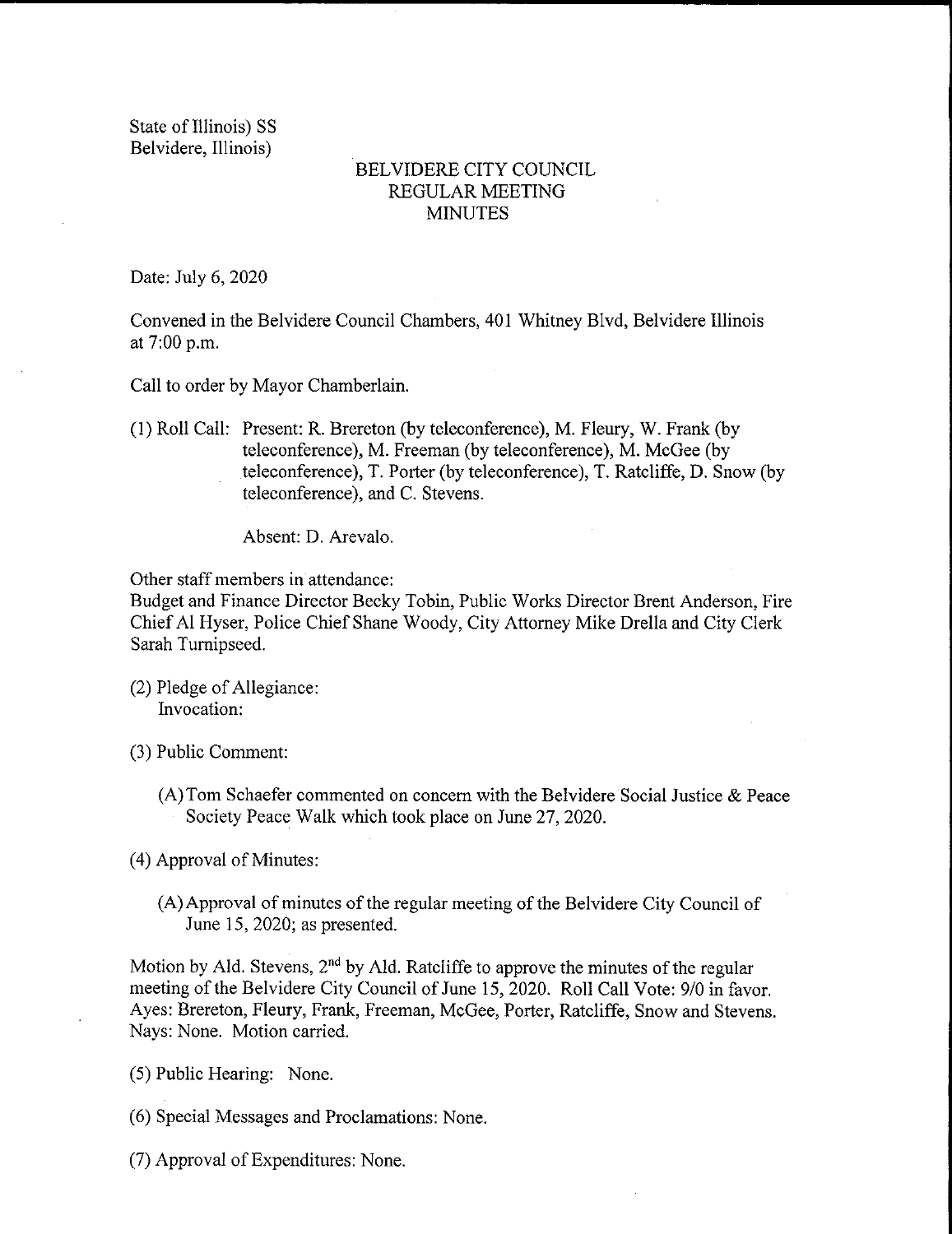8) Committee Reports and Minutes of City Officers:

A) Minutes of Committee of the Whole— Public Safety and Finance and Personnel of June 22, 2020.

Motion by Ald. Stevens,  $2<sup>nd</sup>$  by Ald. Fleury to approve the minutes of Committee of the Whole— Public Safety and Finance and Personnel of June 22, 2020. Discussion took place. Roll Call Vote: 9/0 in favor. Ayes: Fleury, Frank, Freeman, McGee, Porter, Ratcliffe, Snow, Stevens and Brereton. Nays: None. Motion carried.

9) Unfinished Business:

(A) Ord. #498H –  $2<sup>nd</sup>$  Reading: An Ordinance Amending Section 110-67(b)(2) of the City of Belvidere Municipal Code.

Motion by Ald. Snow,  $2<sup>nd</sup>$  by Ald. Fleury to approve Ordinance #498H. Roll Call Vote: 9/0 in favor. Ayes: Frank, Freeman, McGee, Porter, Ratcliffe, Snow, Stevens, Brereton and Fleury. Nays: None. Motion carried.

(B) Ord.  $\#492H - 2^{nd}$  Reading: An Ordinance Authorizing the Sale of a Municipal Parking Lot. (Former Manley lot) Tabled June 1, 2020. Parking Lot. (Former Manley lot)

Motions forwarded from Committee of the Whole— Public Safety, Finance & Personnel of June 22, 2020.

- $(A)$  Motion to accept the donation of \$1,500.00, check  $#601856283$ , from Gordon and Linda Neese. Roll Call Vote: 9/0 in favor. Ayes: Freeman, McGee, Porter, Ratcliffe, Snow, Stevens, Brereton, Fleury and Frank. Nays: None. Motion carried.
- B) Motion to appoint James Lee and Wendy LaFauce to the IDA Public Library Board. Roll Call Vote: 9/0 in favor. Ayes: McGee, Porter, Ratcliffe, Snow, Stevens, Brereton, Fleury, Frank and Freeman. Nays: None. Motion carried.
- (C) Motion by Ald. Stevens,  $2<sup>nd</sup>$  by Ald. Ratcliffe to reappoint Bonnie Beck to the Community Building Complex Committee. Roll Call Vote: 9/0 in favor. Ayes: Porter, Ratcliffe, Snow, Stevens, Brereton, Fleury, Frank, Freeman and McGee. Nays: None. Motion carried.
- D) Motion to approve the revised 2020 MFT Street Program Pandemic Reduction. Roll Call Vote: 9/0 in favor. Ayes: Ratcliffe, Snow, Stevens, Brereton, Fleury, Frank, Freeman, McGee and Porter. Nays: None. Motion carried.
- E) Motion to approve the proposal from Stenstrom Petroleum Services Group, in the amount of \$7,685.00 for the fuel system controller and software upgrade. This work will be paid for from the Street Department